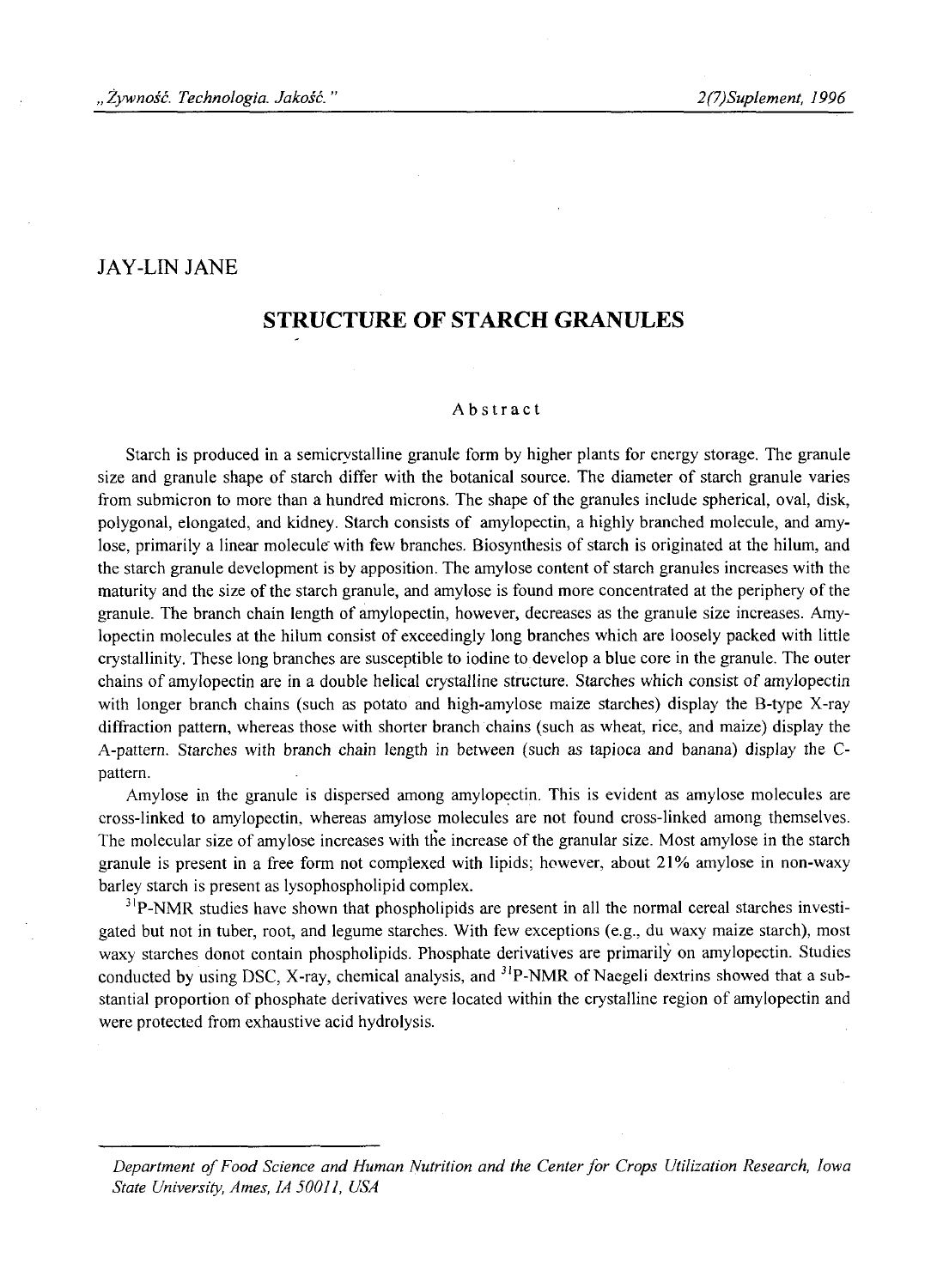Starch is produced by green plants for energy storage and is synthesized in a granular form. Biosynthesis of starch granules takes place primarily in the amyloplast. The biosynthesis of the granule is initiated at the hilum, and the starch granule grows by apposition [1], Starch granules are densely packed with semi-crystalline structures and have a density of about 1.5  $g/cm<sup>3</sup>$  [2]. Because of this stable semi-crystalline structure, starch granules are not soluble in water. Without gelatinization, starch can absorb water and swell lip to 30% of its dry weight. The swelling process is reversible upon drying. The starch granules are effectively stored in seeds, roots, tubers, stems, and leaves. Grain seeds, such as maize kernels, contain up to 75% starch. The stored starch granules can be hydrolyzed by hydrolytic enzymes to glucose, and the glucose is utilized to generate energy during germination and whenever energy is needed. In the granular form, starch can be easily isolated by gravity sedimentation, centrifugation, and filtration, and can be subjected to various chemical, physical, and enzymatic modifications with subsequent washing and processing. Consequently, starch is produced as one of the most economical commodity products.

Starch is a biopolymer and consists of two major components: amylopectin and amylose. Amylopectin is a highly branched molecule, with  $\alpha$  1-4 linked D-glucose backbones and  $\alpha$  1-6 linked branches. Amylose is primarily a linear molecule with  $\alpha$  1-4 linked glucose units. Some amylose molecules, particularly those with large molecular weight, may have up to 10 or more branches [3]. Amylose and amylopectin have different properties. For example, amylose has a high tendency to retrograde and produce tough gels and strong films, whereas, amylopectin, in an aqueous dispersion, is more stable and produces soft gels and weak films. Entanglements between amylose and amylopectin, particularly with the presence of lipids or phospholipids, have been demonstrated to significantly affect the pasting temperature, paste viscosity, stability, and clarity, as well as the retrogradation process.

Other minor components found in starch granules include the intermediate components which have structures in between amylose and amylopectin, starch lipids (including phospholipids), and phosphate monoester derivatives. Phytoglycogen is found in certain varieties of starch, such as the sugary mutant of maize starch. Some of the minor components, such as phosphate monoester derivatives and phospholipids [4], [5], although at low concentrations, can drastically affect the properties of starch pastes and gels. Phosphate monoester derivatives, carrying negative charges at the neutral pH, are found in many starches. Potato starch, consisting of about 0.09% phosphate derivatives, displays extremely high paste viscosity and clarity and a low gelatinization temperature. The unique properties of potato starch are attributed to the charge repelling between the covalently attached phosphate monoester groups.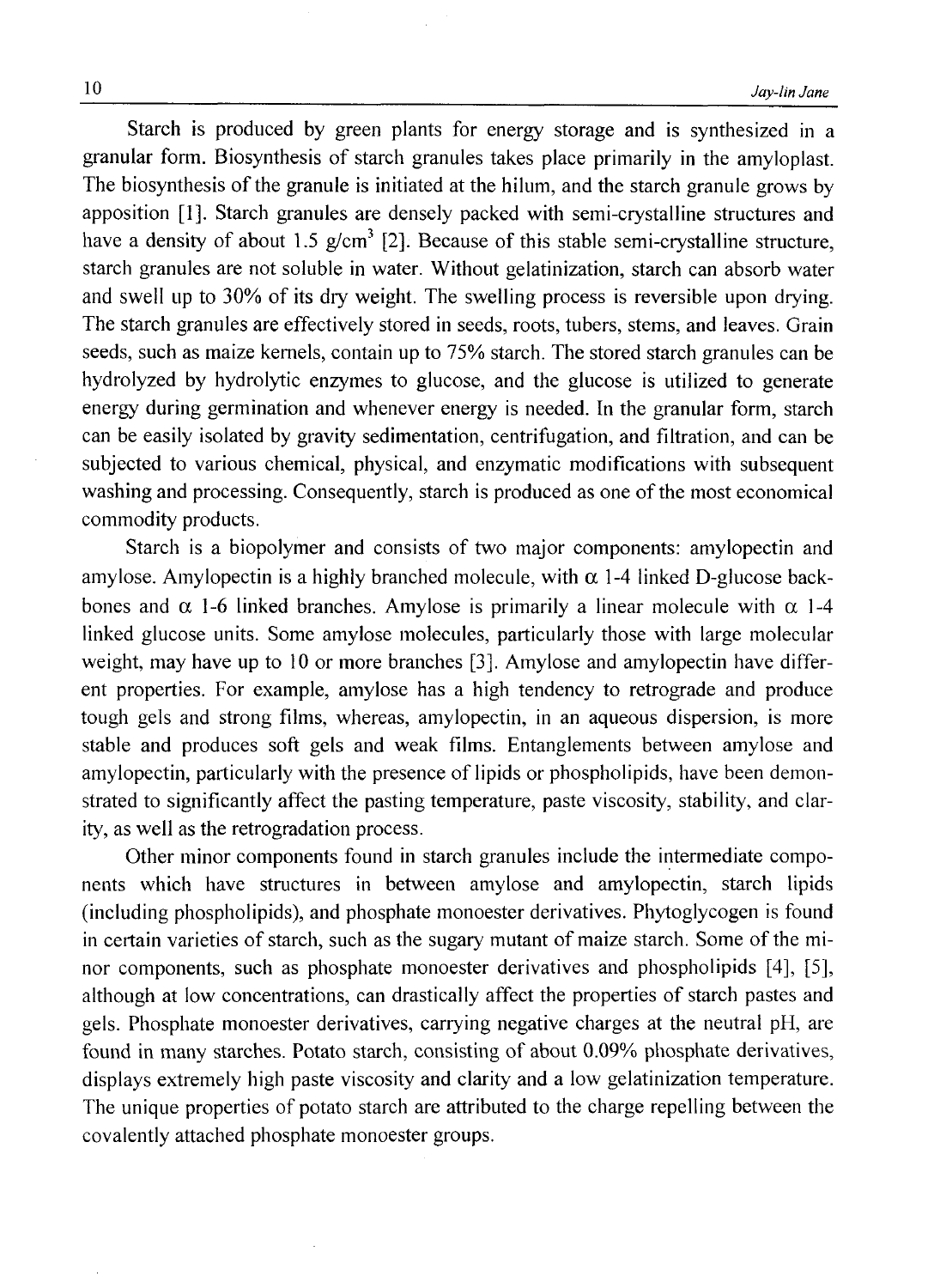An understanding of the internal organization of starch granules is crucial for scientists and engineers to optimize reaction conditions for starch chemical, physical, and enzymatic modifications. The knowledge of the internal organization can help us understand the functionalities and the transformation behaviors of starch and improve the properties and stability of starch products. This knowledge will also help biochemists reveal the mechanism by which starch granules are developed during biosynthesis. In this paper, some recent advances in the understanding of the structure of starch granules are reviewed.

### **Morphology of starch granules**

Starches isolated from different botanical sources display characteristic granular morphology [6], Starch granules have various shapes, including spherical, oval, polygonal, disk, elongated, and kidney shapes. Normal and waxy maize starches are spherical and polygonal in shape. Immature sweet corn starch has a multi-modal size distribution, but starch granules are not found in the mature sweet corn. High-amylose maize starches have elongated and curved rod-shaped granules in addition to polygonal and spherical granules; some granules also have granular appendages. It is not known whether the elongated shape is correlated with the amylose content. Potato starch has oval and spherical shapes. Wheat, triticali, barley, and rye starches have bimodal size distributions. The large (A) granules have a disk shape, whereas the small (B) granules have a spherical shape. Sorghum starch also has a bimodal size distribution, but the shapes are different: large granules of sorghum starch have polygonal and spherical, instead of disk, shapes. Diffenbachia starch has an elongated submarine shape. Shoti starch has a disk shape with sharp edges. Almost all the legume starches have a characteristic indentation on granules of bean-like shapes.

Diameters of starch granules vary from submicron, such as amaranth and small pigweed, to more than one-hundred microns, such as canna starch [6]. Other starches, such as small wheat granules have diameters of 2-3 microns; large wheat granules, 22-36 microns; potato, 15-75 microns; maize, 5-20 microns; rice, 3-8 microns; and legume starches, 10-45 microns [6].

Most starch granules are produced individually in separate amyloplasts; however, some starches, such as rice and oats, have several starch granules produced simultaneously in a single amyloplast. These starches are known as compound starch. The compound starch has granules tightly packed together, which are relatively difficult to separate. The shapes of the compound starch granules are mostly polyhedral, possibly as a result of space constraints during the development of starch granules.

Small-particle starch can be prepared by treating common granular starch with acid to hydrolyze and remove the glucan at the amorphous region [7]. After the acid treat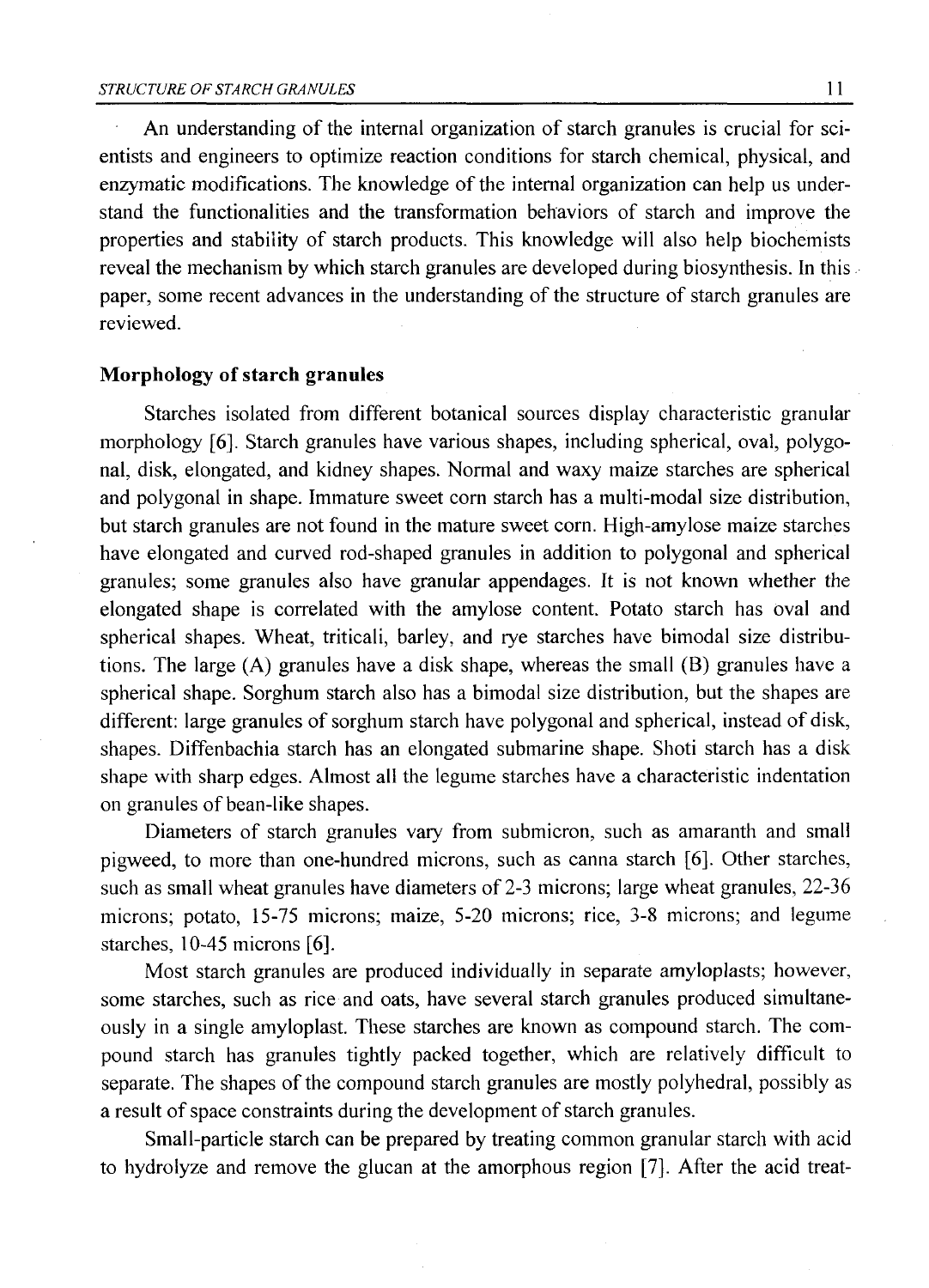ment, the crystallites of the starch granule are detached. With mild attrition, the starch granules break into small particles. The size of the small-particle starch can be in submicrons and is dependent on the conditions of the acid hydrolysis; the more extensive acid hydrolysis, the smaller particle sizes are produced. The small-particle starch displays irregular shapes with strong birefringence when viewed under a polarized lightmicroscope. The small-particle starch produced from normal maize starch also displays an enhanced A-type X-ray crystallinity.

### **Structures and locations of amylose in the starch granule**

Amylose is easily leached out from swollen granules at a temperature slightly above the gelatinization. Amylose also does not contribute to the total crystallinity of starch granules. All the results indicate that amylose is present in the amorphous region of the granule. Recent studies conducted by Morrison and co-workers [8] by using solid 13C-NMR have shown that up to 21% of amylose in the granule is complexed with lipids at a single helical conformation, and the remaining amylose is in a random coil conformation free of lipids.

Two hypotheses were proposed regarding where and how amylose was located in the granule relative to amylopectin. One was that amylose must be present in a separate compartment from amylopectin; thus, amylose was not susceptible to branching enzyme reactions. The other was that amylose was dispersed among amylopectin; thus, the two molecules are intertwined to hold the integrity of the granule. To test if amylose molecules are present in close proximity in the granule, cross-linking reactions of starch granules were conducted by using various cross-linking reagents of different molecular chain length [9], [10].

Epichlorohydrin (ECH), adipic/acetic anhydrides, and phosphoxy chloride were used at low concentrations (e.g., 0.013% to 0.13%, ECH/starch=w/w), to cross-link native granular starch [9]. The cross-linked starch was then subjected to gel permeation column chromatography to analyze if amylose molecules were cross-linked among themselves which would increase the molecular weight. Results, however, showed that amylose was cross-linked onto amylopectin and co-eluted with amylopectin at the void volume, as indicated by the increase in blue-value of the amylopectin peak. The molecular size of the amylose peak did not increase after cross-linking, indicating that amylose molecules were not cross-linked among themselves. Analyses of the phosphoxy chloride cross-linked starch, by using <sup>31</sup>P-NMR, showed that the amylose isolated from the crosslinked starch had only phosphate monoester derivatives but no phosphate diesters (crosslink) [10]. The monoester derivatives of the amylose are responsible for the resistance of the amylose isolated from cross-linked starch to enzyme hydrolysis (Table 1). All these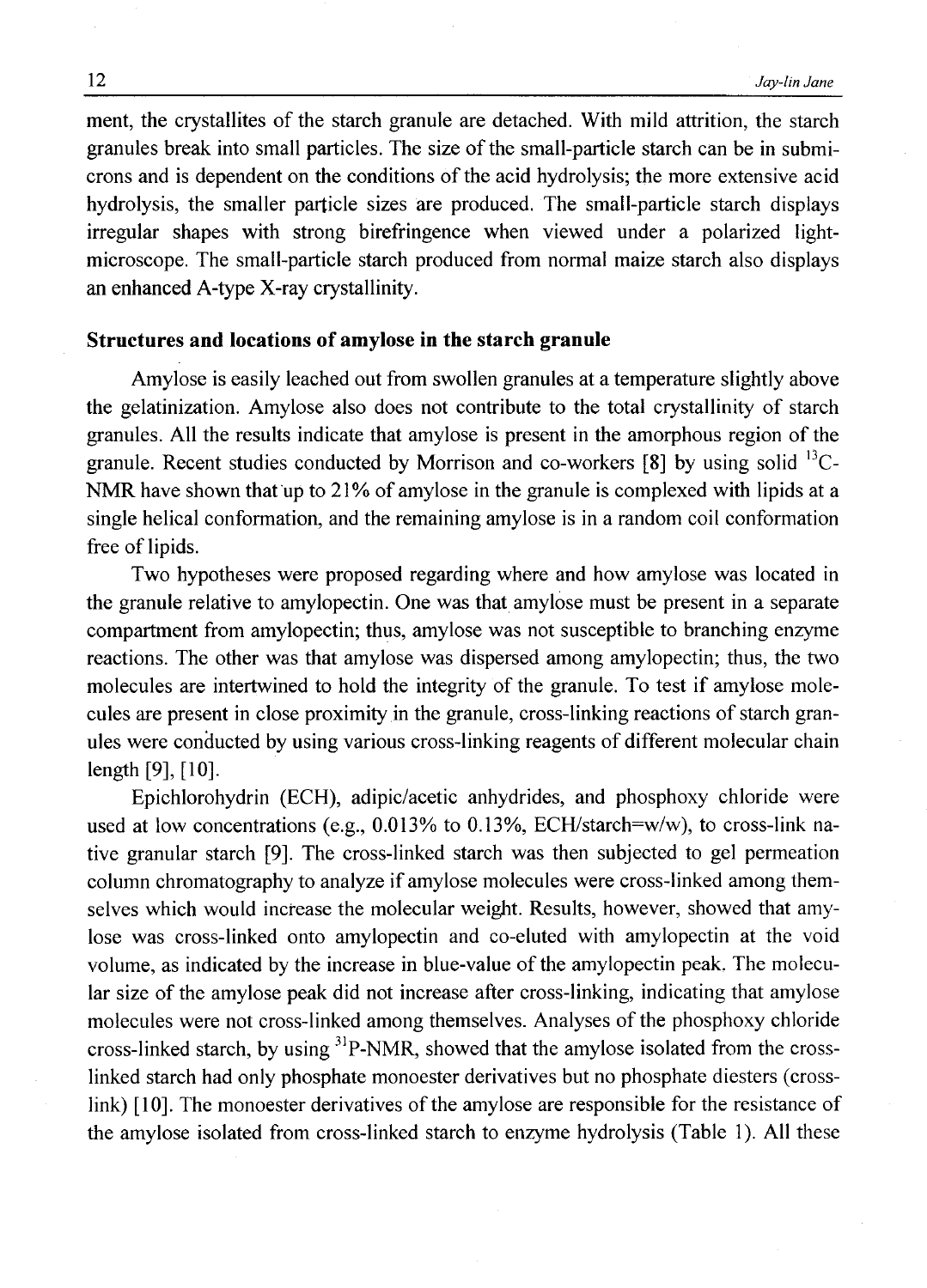results suggest that amylose is located adjacent to or intertwined with amylopectin but not in close proximity with other amylose molecules.

Studies of amylose biosynthesis have demonstrated that amylose is synthesized by granular-bound starch synthase, whereas amylopectin is synthesized by soluble starch synthase [11], Because amylose is synthesized by the granular-bound enzyme, the amylose molecule is likely confined in the granule and has little opportunity to form double helices with other starch molecules to form branches. This biosynthetic pathway also excludes the hypothesis that amylose molecules are separated from amylopectin.

Table 1

Percentage of  $\beta$ -amylolysis of amyloses isolated from native and cross-linked granular corn starch with and without prior isoamylase treatment<sup>abc</sup>

| Treatment                                             | Native<br>Starch | Cross-linked <sup>a</sup><br>Starch |
|-------------------------------------------------------|------------------|-------------------------------------|
| $\beta$ -amylase (30 units)                           | 64.6%            | 53.7%                               |
| $\beta$ -amylase (90 units)                           | 62.8%            | 54.8%                               |
| Isoamylase (328 units)<br>$\beta$ -amylase (30 units) | 85.1%            | 56.7%                               |

a Calculated on the basis of total carbohydrate present in maltose peak separated by the Sephadex G-25 column.

<sup>b</sup> Amylose was isolated with the Sepharose CL-2B column.

 $\textdegree$  Amylose (15 mg) in 15 ml acetate buffer solution (pH5, 20mM),

conditions are given in Material and Methods.

<sup>d</sup> Cross-linked with 0.25% ECH (ECH/starch = w/w).

Amylose contents of starch granules increase with the maturity and the increase of the granule size (Table 2). Studies conducted by using surface gelatinization of starch granules have shown that amylose molecules isolated from the core of the granule have substantially larger molecular sizes than those at the periphery [12], These results are consistent with results of starch granules of different granular sizes and maturities. The structural feature of having a large concentration of small-molecular-weight amylose present at the periphery coincides with the phenomenon that small-molecular amylose leach out from the granule soon after starch gelatinization.

### **Structures and locations of amylopectin in the granule**

Amylopectin is a highly branched molecule. There are three types of branch chains. A-chains are linked with other chains (B- or C-) by the reducing ends through  $\alpha$  1-6 bonds, but A-chains do not carry other chains. B-chains are similarly linked to another B-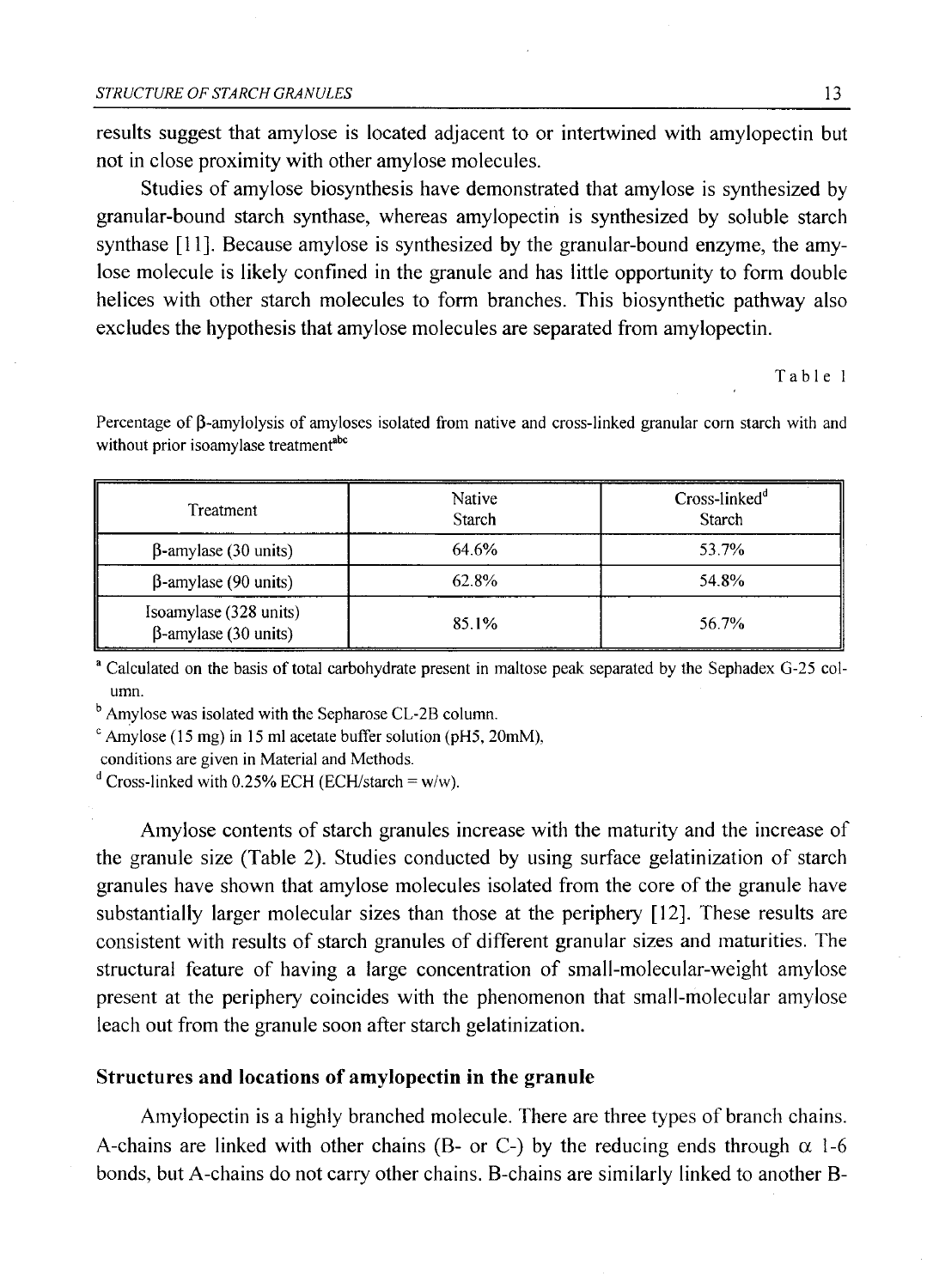chain or C-chain, but B-chains also carry A-chains or other B-chains at the C-6 of the glucose unit. Each amylopectin molecule has only one C-chain which carries the sole reducing end of the molecule.

Table 2

| Sample                                                           | Amylose content <sup>a,b</sup> $(\% )$ |
|------------------------------------------------------------------|----------------------------------------|
| Native potato starch                                             | $20.2 \pm 0.1$                         |
| Potato starch ( $\leq$ 20 $\mu$ m <sup>c</sup> )                 | $16.9 \pm 0.2$                         |
| Potato starch ( $\leq 30 \mu m^c$ )                              | $17.5 \pm 0.1$                         |
| Potato starch $(30-52 \mu m^{\circ})$                            | $20.3 \pm 0.1$                         |
| Potato starch ( $>52 \mu m^{\circ}$ )                            | $20.6 \pm 0.1$                         |
| Remaining granular starch after<br>(80% chemical gelatinization) | $18.8 \pm 0.1$                         |
| Remaining granular starch after<br>(52% chemical gelatinization) | $19.6 \pm 0.1$                         |
| Chemically gelatinized starch<br>(52% chemical gelatinization)   | $21.1 \pm 0.4$                         |
| Chemically gelatinized starch<br>(10% chemical gelatinization)   | $22.0 \pm 0.1$                         |

Amylose contents of potato starch with different granular sizes and of starch at different radial locations

The amylose content was calculated by dividing the iodine affinity of the sample by 19.9%.

 $<sup>b</sup>$  Data reported are the means of three replicates.</sup>

<sup>c</sup> Diameter

Branch chain length of amylopectin varies with the origin and maturity of the starch and the location of molecules in the granule. Hizukuri and co-workers [13] surveyed a wide variety of starch and reported average chain lengths of the starches. It is known that amylopectin makes up the crystalline structure of starch, whereas amylose is in the amorphous form. Starches isolated from potato and high-amylose maize, which comprise long branches, display the B-type x-ray pattern. Other starches isolated from normal and waxy maize and wheat, which comprise short branches, display the A-type pattern. Starches isolated from banana and tapioca, which have average branch chain length in between the A and B starches, display the C-pattern.

Nikuni [14] and French [15] independently proposed the cluster model of amylopectin, in which the branch points are located in clusters and the branch chains are present in double helical crystalline structure. The structure of the amylopectin molecule consists of alternating crystalline and amorphous regions. Kassenbeck [16] studied enzymatically treated starch granules and reported a repeating distance of 70 A. Yamaguchi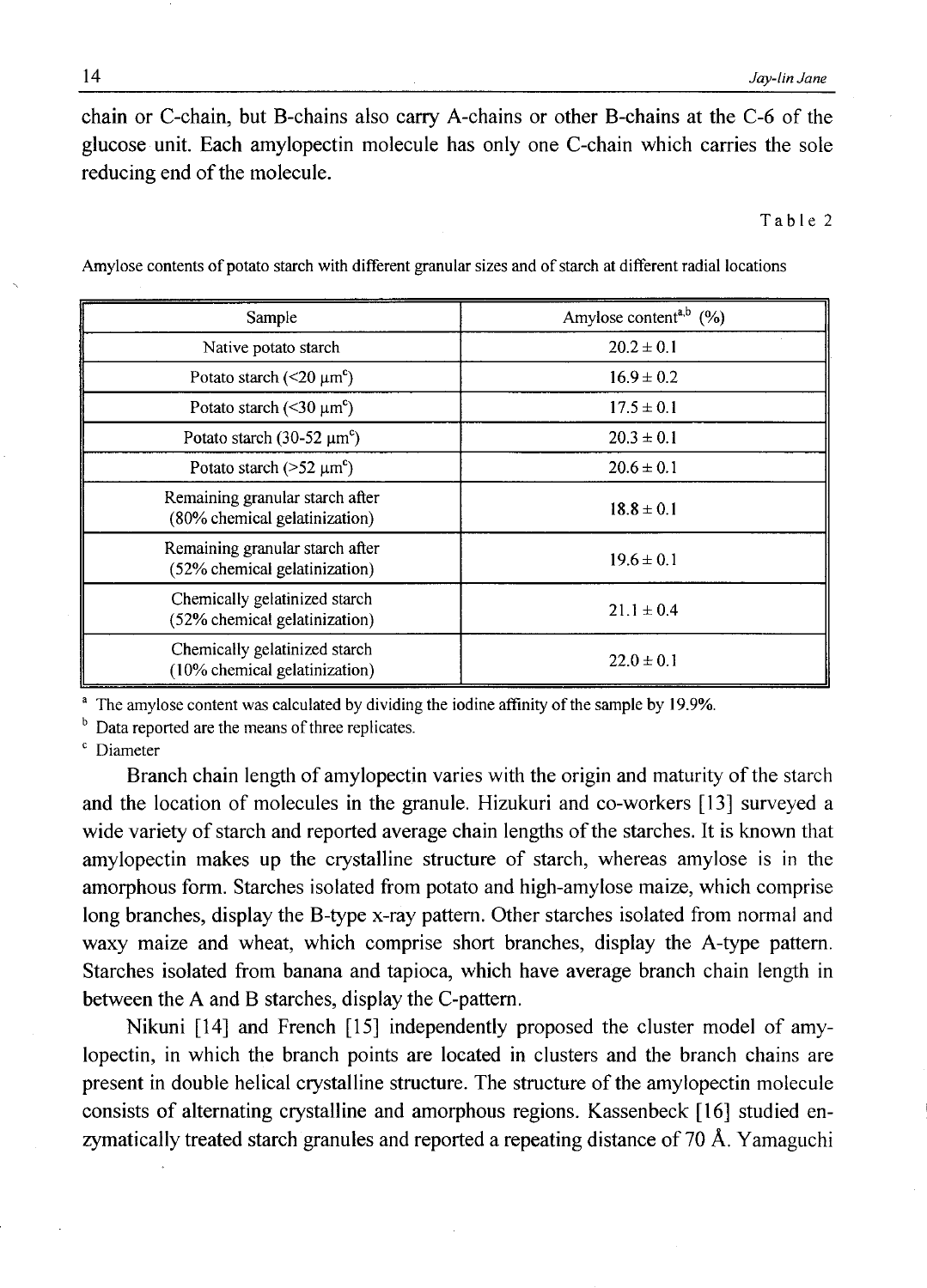et al. [17] examined wet meshed and acid hydrolyzed waxy maize starch by using transmission electron microscopy and reported a repeating distance of  $70\pm10$  Å and lamellae thickness of about 50 A. The authors proposed that alternating crystalline and amorphous regions of 50 A and 20 A, respectively, are arranged in the amylopectin structure of waxy maize starch.

Blanshard et al. [18] observed a Bragg peak at approximately 100 A by using smallangle neutron scattering studies of starch granules. The Bragg peak disappeared on gelatinization. Recent studies of amylopectin structural periodicity by using small angle Xray scattering have shown a constant repeating distance of between 8.7 and 9.2 nm for the six starch varieties examined [19]. Results obtained from these two scattering studies show larger repeating distances than those reported by Kassenbeck and by Yamaguchi et al. Blanshard et al. [18] attributed the difference to the drying process of starch samples required for the electron microscopy. There may be shrinkage of starch structures during the drying.

This consistent distance of about 9 or 10 nm coincides with the distances of amylose double helical crystallites and the lamellar distance of amylose single helical complex formed during the biosynthesis, about 10 nm [20]. Whether the repeating distance of amylopectin is controlled by the size of double helix is of great interest to study. Further studies may reveal the mechanism of starch biosynthesis and granule development.

To investigate the structures of amylopectin molecules at different radial locations (e.g., the core and the periphery) of the granule, amylopectin in various starch fractions, separated by surface gelatinization using neutral salt solutions, was isolated and analyzed [12], Results showed that amylopectin isolated from the core, close to the hilum, has substantially longer long-B branches compared with the amylopectin molecules isolated from other parts of the granule. The amylopectin isolated from the periphery of the granule has the shortest long-B chains (Table 3). These results indicate that the branching frequency increases at the periphery. When stained with iodine, the very long amylopectin branch chains at the hilum results in the dark blue core of waxy barley and waxy potato starch granules.

Starches of the B-type X-ray pattern, such as potato and high-amylose maize, are more resistant to enzyme hydrolysis [21]. Whereas those starches of the A-type are more susceptible to enzyme hydrolysis [21]. The B-type X-ray diffraction corresponds to an orthogonal unit cell packing of starch double helices, which consists of an open channel at the center. The A-type starch has a hexagonal unit cell packing [2]. It is puzzling of how such small differences in the average chain lengths of amylopectins can affect the packing of A- and B-types of starch and resulting in substantially different enzyme digestibility. For example, normal maize amylopectin (DP 19.5) and sweet potato amylopectin (DP 20.4) display the A-type pattern, whereas potato amylopectin (DP 22.4) and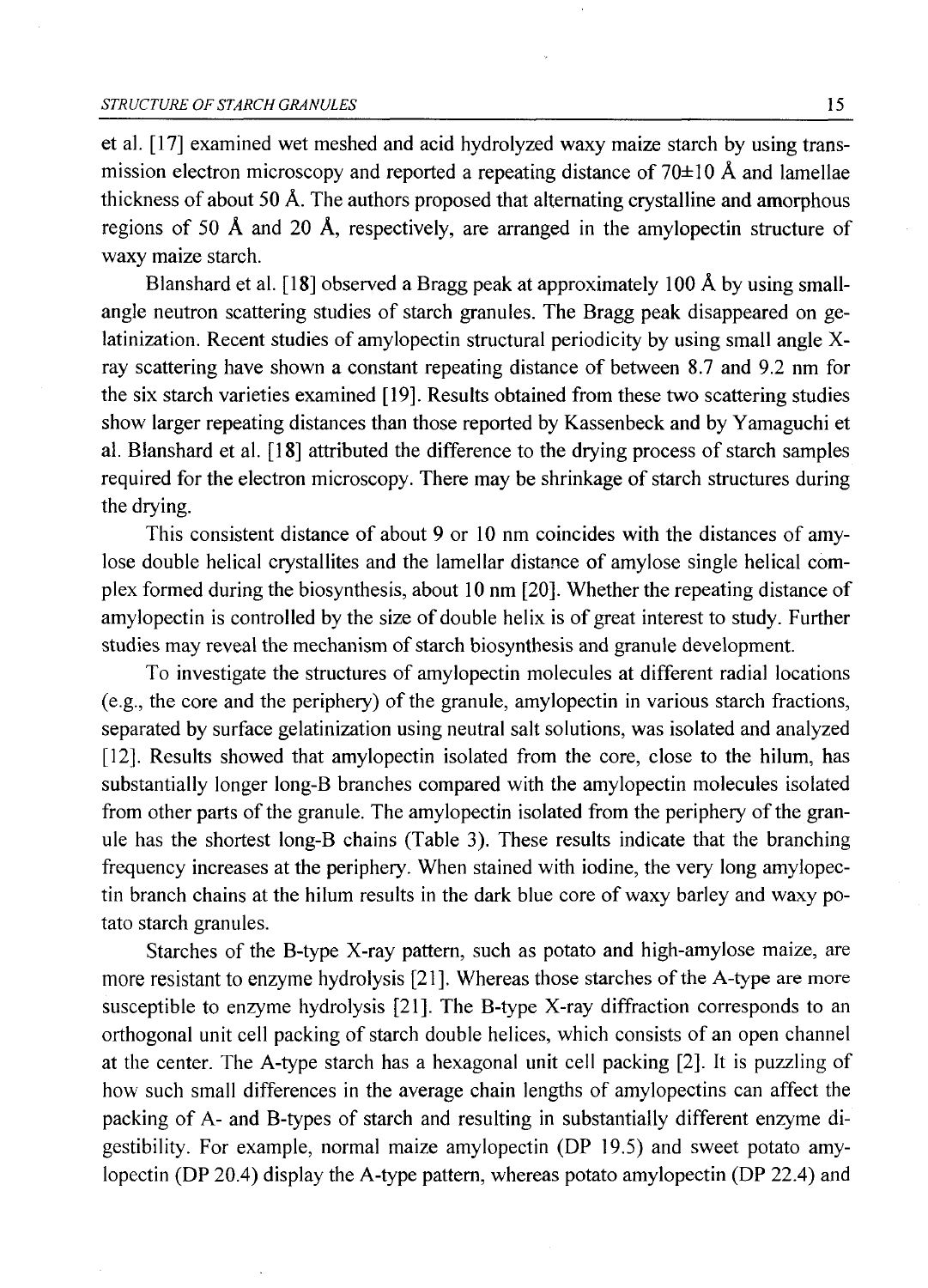#### Table 3

| Amylopectin                                              | Branch chain length, DPb |                |
|----------------------------------------------------------|--------------------------|----------------|
|                                                          | Long chain               | Short chain    |
| Native potato starch                                     | $41.2 \pm 1.3$           | $13.2 \pm 0.3$ |
| Potato starch ( $\leq 20 \mu m^c$ )                      | $44.7 \pm 1.3$           | $14.7 \pm 0.7$ |
| Potato starch (30-52 $\mu$ m <sup>c</sup> )              | $41.2 \pm 1.8$           | $13.2 \pm 0.4$ |
| Potato starch ( $> 52 \mu m^{\circ}$ )                   | $34.0 \pm 1.2$           | $13.4 \pm 0.2$ |
| Remaining granular starch after<br>80% chemical gelatin  | $42.5 \pm 1.8$           | $13.1 \pm 0.1$ |
| Chemically gelatinized starch<br>(20% chemical gelatin.) | $32.0 \pm 0.8$           | $13.1 \pm 0.7$ |

Amylopectin branch chain length debranched with isoamylase<sup>a</sup>

<sup>a</sup> Data reported are the averages of duplicate sample and chemical analyses except long chain of large granule  $($ >52  $\mu$ m) with one sample replication and duplicate chemical analysis.

 $<sup>b</sup>$  Determined with the three peak fractions, DP = degree of polymerization.</sup>

c Diameter

## Tulip (DP 20.9) display B-type pattern [13].

Recent studies conducted in our lab by using Naegeli dextrins of normal maize and potato starches [22] showed that after hydrolysis with 16% sulfuric acid for one, two and three months at 22°C, normal maize Naegeli dextrins consisted of substantially more branches than their potato counterparts. In the early stage of the acid hydrolysis, normal maize starch had a higher degradation rate than potato counter parts. X-ray differential patterns of potato Naegeli dextrins showed increases in reflection peak intensity as the hydrolysis progressed, whereas those of normal maize showed decreases in amorphous background but no significant increase in peak intensity. The results suggested that potato amylopectin had more branches located in the amorphous regions which were more susceptible to acid hydrolysis. Normal maize amylopectin, however, had branch points scattered in both the amorphous and the crystalline regions. After extensive acid hydrolysis, normal maize Naegeli dextrins consisted substantial branches compared with potato counterparts. With the highly clustered branch points, potato amylopectin branch chains could form double helices of less interruption, which are more resistant to enzyme hydrolysis. In addition, the double helices could be arranged into a more perfect crystalline structures after acid hydrolysis which removed the molecular constraint caused by branch structures. With the presence of scattered branch points within the crystallin regions, normal maize amylopectin had less perfect double helical structures. The double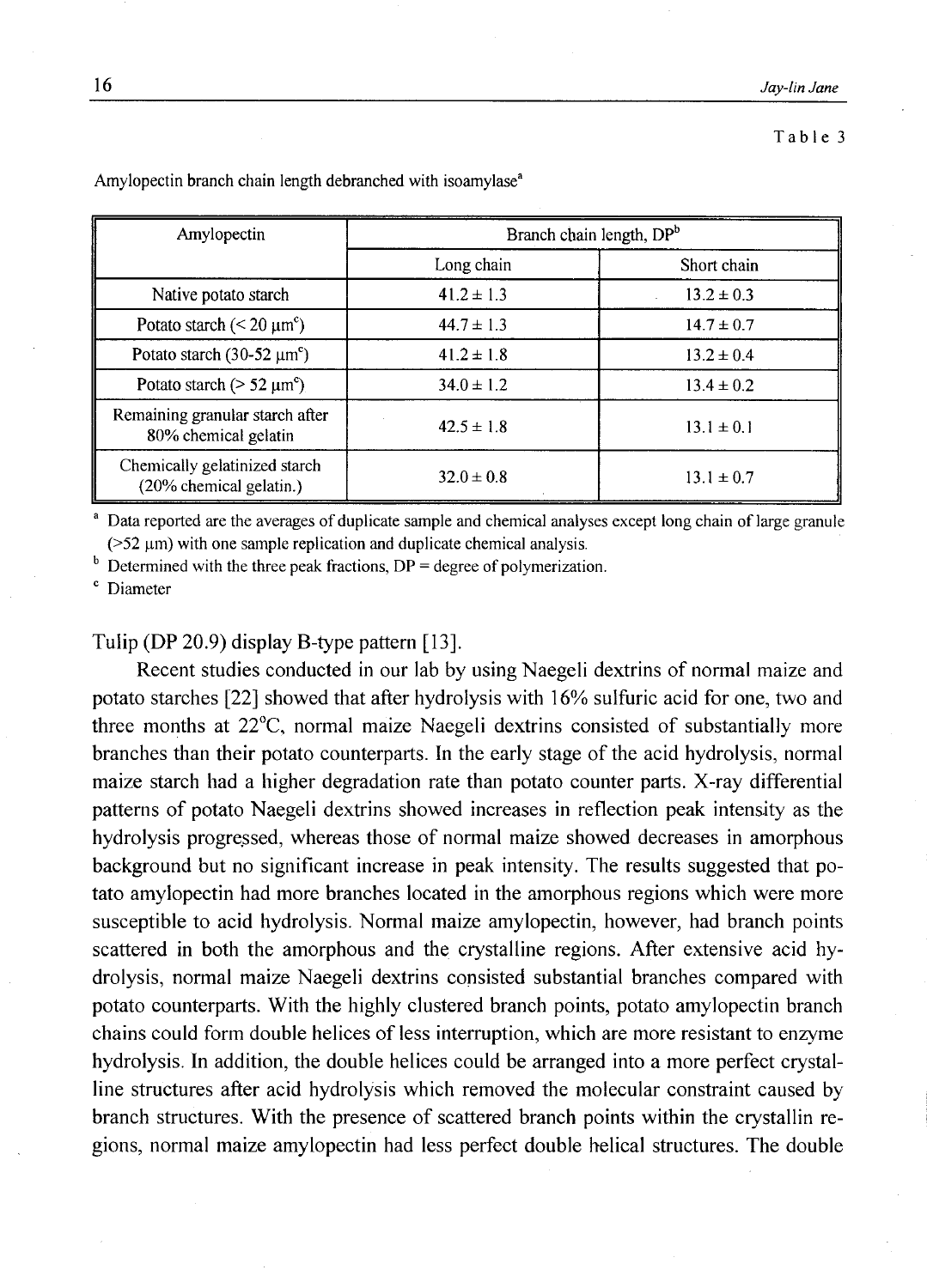helices of the normal maize starch, containing branches, were more susceptible to enzyme attack.

### **Phosphorus structures and locations in the granule**

Phosphorus in starch is mainly present in two forms: phosphate-monoesters and phospholipids [4, 5], The two constituents have opposite effects on starch paste properties. Phosphate monoesters, present in potato and other starches, increase the paste clarity and paste viscosity, whereas, phospholipids, found in cereal normal starches, such as wheat, rice, and maize, decrease the paste clarity and viscosity. <sup>31</sup>P-NMR spectroscopy has been developed as a useful method to determine the structures and contents of phosphorus in starch [23, 24].

Starch phosphate monoesters in native starches, such as potato and rice, are primarily found in amylopectin [4, 5]; only a trace is found in amylose. About 61% phosphate monoester in potato starch is on the C-6, 38% on the C-3, and possibly 1% on C-2 of the glucose unit. Whereas 80-90% phosphate-monoester in waxy rice starch is on C-6 of the glucose unit [5]. Takeda and Hizukuri [25] reported that potato amylopectin contains one phosphate monoester per 317 glucose units, equivalent to one phosphate in 13 branch chains. The phosphate groups are present in long branch chains (long B-chains, DP about 42) and located more than nine glucosyl residues away from branch points.

Recent studies of our research group showed that Naegeli dextrins of potato starch consisted of a substantial amount of phosphorus (65% remained after 3 months hydrolysis). <sup>31</sup>P-NMR spectra showed the structure of the phosphorus in the potato Naegeli dextrins remained the same as that of native potato starch with and additional residual peak of glucose-6-phosphate, a product of acid hydrolysis. This result showed that phosphatemonoester derivatives were present in the crystalline region of potato starch and were protected from acid hydrolysis. The phosphorus content of potato starch was also found inversely proportional to the crystallinity of the starch, which was consistent with that potato starch gelatinization enthalpy-changes decrease with the increase of phosphate content [26],

#### **REFERENCES**

- [1] Badenhuizen N.P., Dutton R.W.: Protoplasma, XLVII, 1956, 156-163.
- [2] Sarko A., Wu H.C.H.: Starch/Staerke, 30. 1978, 73.
- [3] Hizukuri S., Takeda Y., Yasuda M., Suzuki A.: Carbohydr. Res., 94, 1981, 205.
- [4] Schoch T.J.: J. Amer. Chem. Soc., 64, 1942, 2954.
- [5] Hizukuri S., Tabata S., Nikuni Z.: Staerke, 22, 1970, 338.
- [6] Jane J., Kasemsuwan T., Leas S., Zobel H.F., Robyt J.F.: Starch/Staerke, 46, 1994, 121.
- [7] Jane J., Shen L., Wang L., Maningat C.C.: Cereal Chem., 69, 1992, 280.
- [8] Morrison W.R., Tester R.F., Snape C.E., Law R., Gidley M.J.: Cereal Chem., 70, 1993, 385.